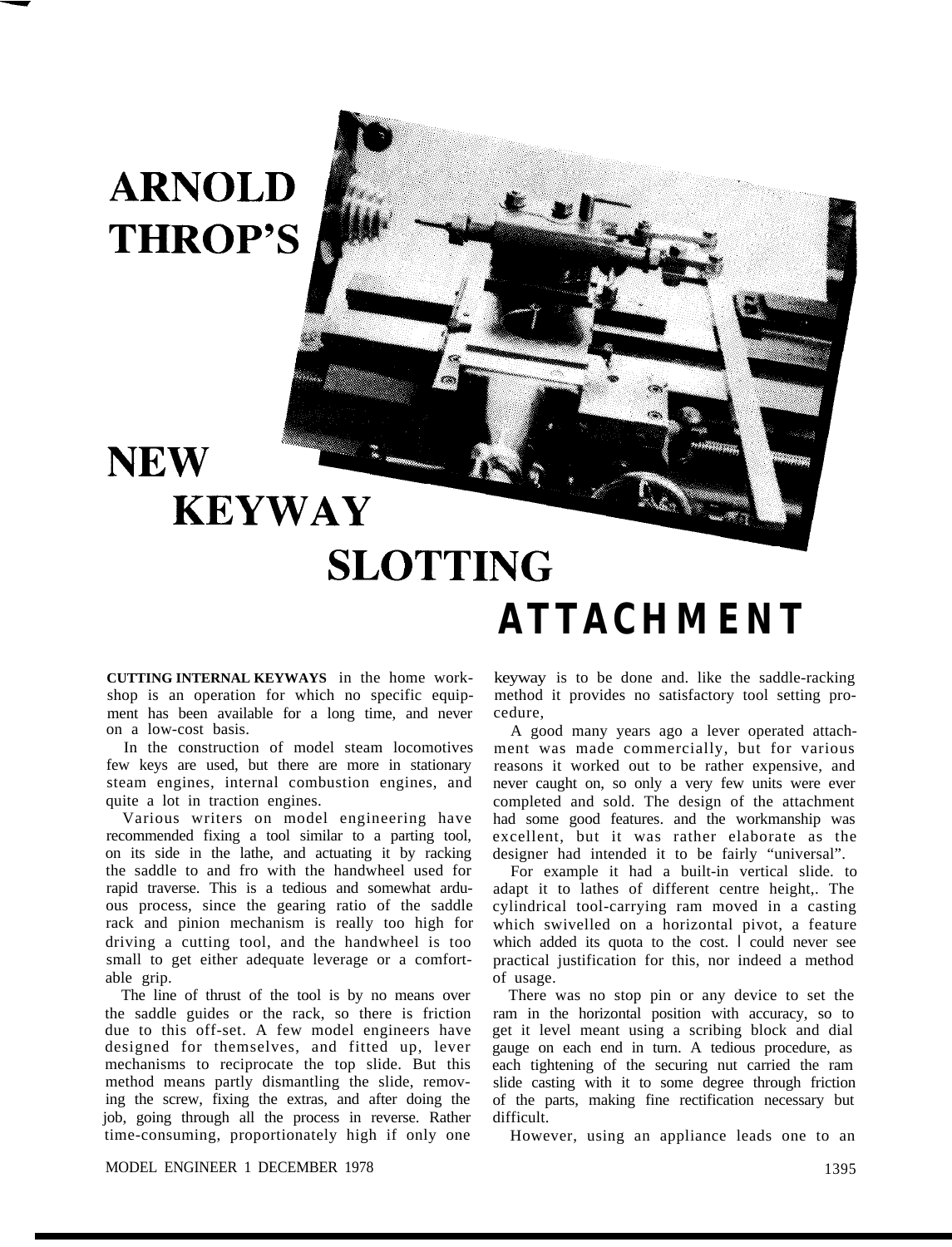

understanding of the good points and the faults, and the basic essential needs of the operation. For use on any one lathe the vertical slide feature is superfluous. Now that there are so many thousands of ML7 and Super 7 lathes in the hands of model engineers all over the world, there seems justitication for an appliance for these, even if it will fit no other.

With this thought in mind I have designed a keyway slotting attachment which fits on the boring table, with just two bolts, and needs nothing dismantling to admit of its use. It has built-in setting devices for keyways of parallel or taper form,

fig. 3, *right: Setting thr block by protrcrctor.*

*Fig.* 2. below: *Pin settinr for taroer.*



inclined either way, in parallel bores. It will also serve for keyways in taper bores up to I5 degrees a side, either way.

The design also reduces the difficulty of making and accurately setting the cutting tools. A cutter bar is mounted in an axial hole in the ram, which is exactly at centre height in a hole bored on the lathe itself. A cross hole for the tool bit is drilled on the lathe too, so this is exactly at centre height. The round tool bit can have the same amount ground off each side to keep the cutting form central in the bit, and this is the only task dependent on the skill of the worker.



**1396** MODEL ENGINEER 1 DECEMBER 1978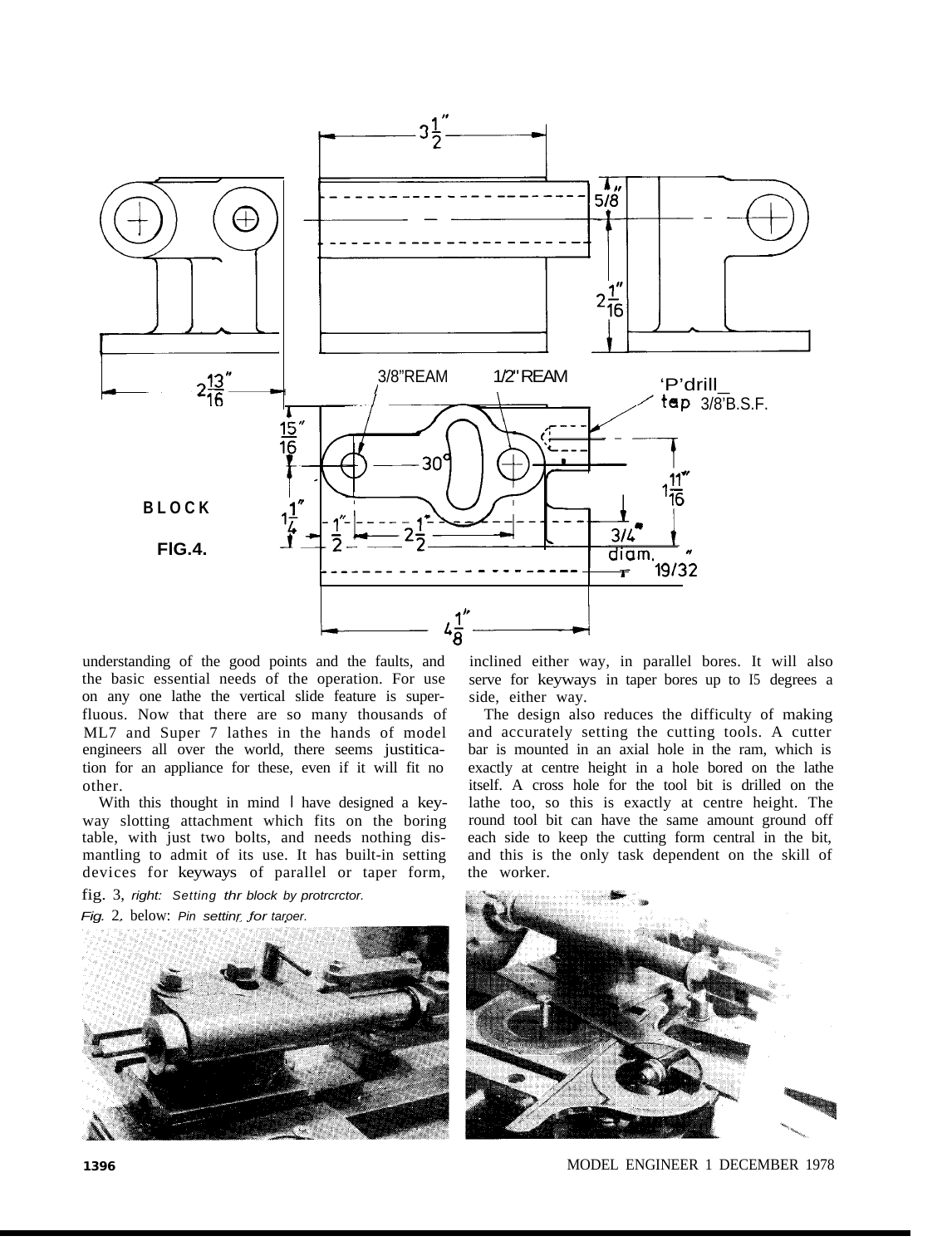Instructions will be given on how to achieve this with the minimum of error, though if a Quorn grinder is available, this last operation also becomes a precision machine process.

The complete attachment is shown in Fig. I.

A detailed description of the hardware which achieves the objectives set out above now follows. A cast iron block sits on the boring table, and has a 3/4 in. hole in which a cylindrical ram slides. As the block is bored on its own lathe the ram is inevitably parallel with the boring table, and at the centre height of the spindle. A hand lever is provided to work the ram to and fro, and has a leverage ratio of nearly 8 to I, so there is plenty of power available to overcome the cutting resistance.

The block is fixed to the table by two  $3/X$  in. bolts, one of which acts as a hinge pin for swivelling the block. The other comes through a curved slot, long enough to provide I5 degrees swing each side of the straight position. Through another hole, l/2 in. dia., a long pin is dropped, which at the bottom is reduced to 3/S in. dia. to fit the table slots, and this part is eccentric to the rest of the pin. At the top a small indicator pin is fitted in line with the eccentric centre.

With this pin parallel to the lathe bed the cylindrical ram is also parallel to it. Moving the indicator pin to front or rear rotates the eccentric and swings the block out of parallel. Thus, in the central position, the keyway is cut parallel to the lathe spindle, as is needed for a Woodruff key in a parallel shaft. With the eccentric thrown over, the keyway in a parallel bore will be tapered, which is right for an ordinary sunk key or saddle key that has to fit on the tapered top.

According to the way the indicator pin is placed the keyway will be big at the tailstock end, or big at the headstock end. Thus there is no restriction on which way the component has to be mounted in the lathe, so far as concerns the keyway. Either way is right. Fig. 2 is a close-up showing the pin set to give the large end of the taper at the mouth of the hole.

The British Standard taper for square and rectangular keys is l/8 in. per foot of length, which is very satisfactory in industrial machinery. But in model components, where the length of a keywayed bore may well be as little as 3/8 in. or even l/4 in., such a fine taper is hardly discernible. I have therefore dimensioned the eccentric so that it will give a taper of 3/16 in. to the foot. Setting the pin more eccentric when turning it can provide a bit more taper if anyone wants to have it.

But cases do arise where components such as propellers, flywheels, sprockets, levers, etc. are mounted on taper shafts. For these the keyway must follow the surface of the conical bore and be the same depth all along. The key used is then either a feather key (round-ended) or a Woodruff key, and in this application there would be clearance on the top of the key. Provision is made in this attachment for dealing with taper bores of this kind. By lifting the eccentric pin out of engagement with the table slot, the block can be swivelled over to suit taper bores up to IS degrees a side, which will cover almost any design of model component.

The edge of the base of the block is machined parallel to the ram bore, so that the block can be readily set to any desired angle with a protractor from this edge to the edge of the boring table. Fig. 3 shows this being done. Following this description of the appliance we can turn to machining of the components.



Fig. 5: Machining the block.

## **Block**

This is shown in the drawing Fig. 4. It will best be gripped in **the** four-jaw chuck with two jaws reversed, and one goes snugly into the gap between the two bosses as shown in Fig. 5. After facing the bottom, reverse it and change the jaws back to face the top as in Fig. 6.

Care should be taken to get the faces parallel but the exact thickness is not important. Clamp on the boring table on packings as shown in Fig. 7 and end mill or flycut the setting edge until it cleans up. Flycutters, which can so easily be re-sharpened, are preferable to end mills for working on rough castings like this.

Now clamp the casting to an angle plate. letting the machined edge rest on parallels, chalk across top and bottom faces, as shown in Fig. 8. Scribe a line at the centre of the facing on the top of the casting and continue it round the other side, then mark the position of the bolt and pin holes on the bottom side of the casting. Fix the casting on the vertical slide as shown in Fig. 9, with some packings interposed, and drill and ream the two holes.

Then bolt the casting on the boring table with the setting edge at the front, and square it with the edge of the table. Flycut the end to clean up an area